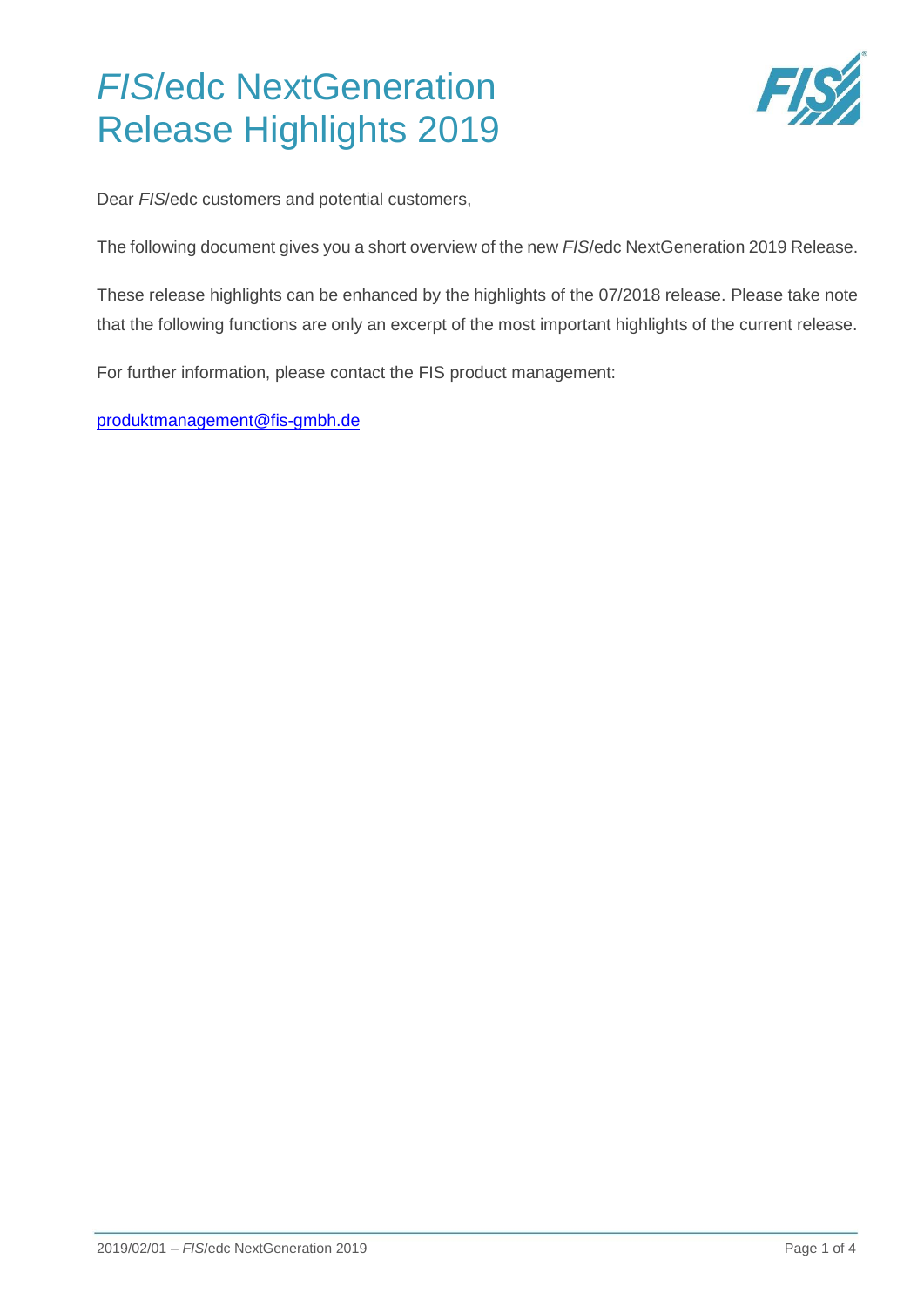

### **Table of Contents**

| $1 \quad \Box$ |  |
|----------------|--|
| 1.1            |  |
| 1.2            |  |
|                |  |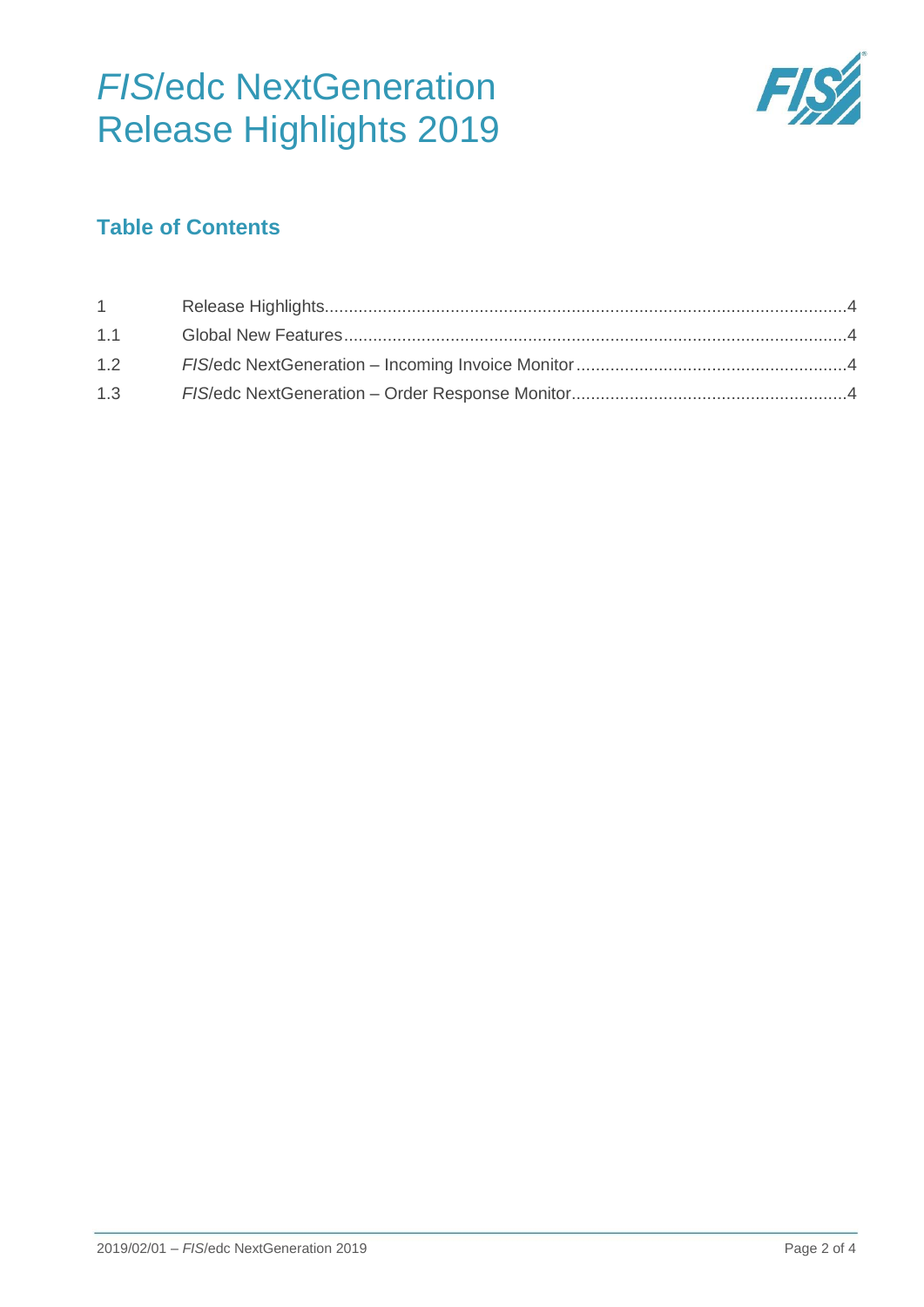

With *FIS*/edc NextGeneration – Electronic Document Center – FIS offers **a modular structured application fully integrated in SAP S/4HANA** for the automated processing of paper documents and any kind of digital data. By using *FIS*/edc NextGeneration, companies can automate all processes concerning vendor and customer documents and therefore simplify and accelerate them considerably. Result: improved collaboration with vendors and customers.

The *FIS*/fci [document recognition](http://fis-gmbh.de/dokumentenerkennung.html) optimally compatible with *FIS*/edc NextGeneration offers excellent recognition rates and processes any kind of input media (e.g. fax, e-mail, PDF, etc.). In the next step, the solution simplifies [document processing i](http://fis-gmbh.de/belegverarbeitung-sap.html)n the SAP system by means of document-specific cockpits. These cockpits can be used to easily map all processing steps concerning vendor and customer documents in the SAP system.

With *FIS*/edc NextGeneration, companies achieve added value in terms of quantity and quality, which results in higher efficiency and increased productivity.

#### **Your benefits:**

- Save time, reduce error rate and get maximum discounts due to a high degree of automation
- Greater competitiveness and higher transparency, e.g. for fiscal and legal checks
- Clearly calculable investment, improved liquidity management, relief in the operational day-to-day business
- The quality of work in the user department is increased significantly since manual and low-value-adding activities are no longer necessary

#### **Optimize your business processes by using the** *FIS***/edc monitors:**

- *FIS*[/edc NextGeneration for incoming invoices](http://fis-gmbh.de/eingangsrechnungen.html)
- *FIS*[/edc NextGeneration for order responses](http://fis-gmbh.de/auftrags-und-bestellbestaetigungsmonitor.html)
- *FIS*[/edc NextGeneration for incoming sales orders](http://fis-gmbh.de/kundenbestellungen.html)
- *FIS***[/edc NextGeneration for documents](http://fis-gmbh.de/dokumente.html)**